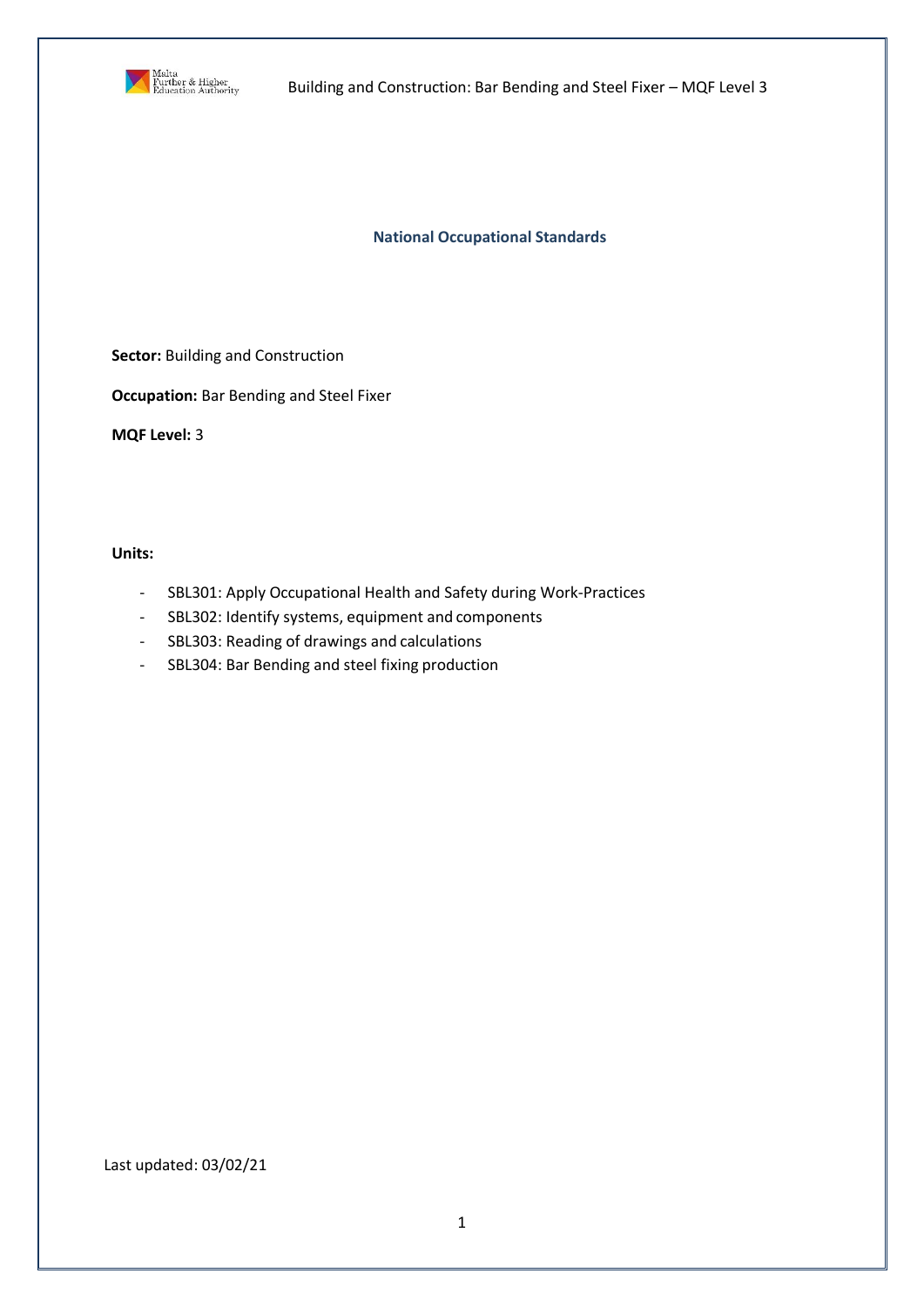



## **SBL301: Apply Occupational Health and Safety during Work-Practices**

This unit is about being able to use safe procedures and safe work practices. The persons carrying out this work must possess the necessary knowledge and skills to ensure that their actions do not create health and safety risks to themselves and others, identify risks and hazards associated within the working environment, tools and equipment and materials and substancesused.

# **Performance Criteria**

The candidate must have the necessary knowledge and skills to:

- 1. Carry out safe working practices to prevent hazards and to ensure the safety of oneself, workers and members of the public.
- 2. Carry out safe working practices when using appropriate equipment and materials to prevent damages to work areas and injuries to oneself and 3<sup>rd</sup> parties.
- 3. Carry out the safe erection, use and dismantling of simple access platforms less than 2mhigh.
- 4. Set up safety barriers around a work environment hazard to protect colleagues and members of the public.
- 5. Use protective clothing and safety equipment according to specifications issued by manufacturers and know the whereabouts of first-aid equipment.
- 6. Use, handle and store materials hazardous to health in a safemanner.
- 7. Carry out a risk assessment to cover the job assigned and the working area.
- 8. Locate and switch-off temporary or fixed electrical switch gear, systems isolating valves as instructed in the health and safety procedures.

### **Required Knowledge**

The Level 3 Bar Bending and Steel Fixer must know and explain:

- 1. The roles and responsibilities of themselves and others under the Health and SafetyAct.
- 2. The health and safety risks associated with their role which includes tools, materials and equipment used and working practices and procedures.
- 3. The potential hazardous material commonly found at the workplace.
- 4. The procedures for dealing with potential hazardous material in the place ofwork.
- 5. The health concerns associated with the workplace and safe practices when carrying out work.
- 6. The hazards and potential hazards at the place of work (such as electricity, slippery and uneven surfaces, dust and fumes, handling and transporting, contaminants and irritants, fire, heights, improper use of tools and equipment).
- 7. The importance of being alert to the presence of hazards in the place of work.
- 8. The responsible persons to whom to report health and safety matters or any other occurring hazards.
- 9. The emergency procedures in the place of work.
- 10. The first aid facilities that exist within the work area.
- 11. The best way to make use of barricades, industrial hurdles, and warning signs to make areas clearly marked out of bounds.
- 12. The safety procedures when using scaffold platforms;
- 13. The necessary safety precautions including the use of protective clothing and equipment for a range of applications.
- 14. The methods used for protecting customers' property.
- 15. When it is required to isolate domestic water services from the main watersupply.
- 16. Any toxic effect from materials commonly used at constructionsites.
- 17. The preventative and remedial actions to be taken in the case of exposure to materials hazardous to health.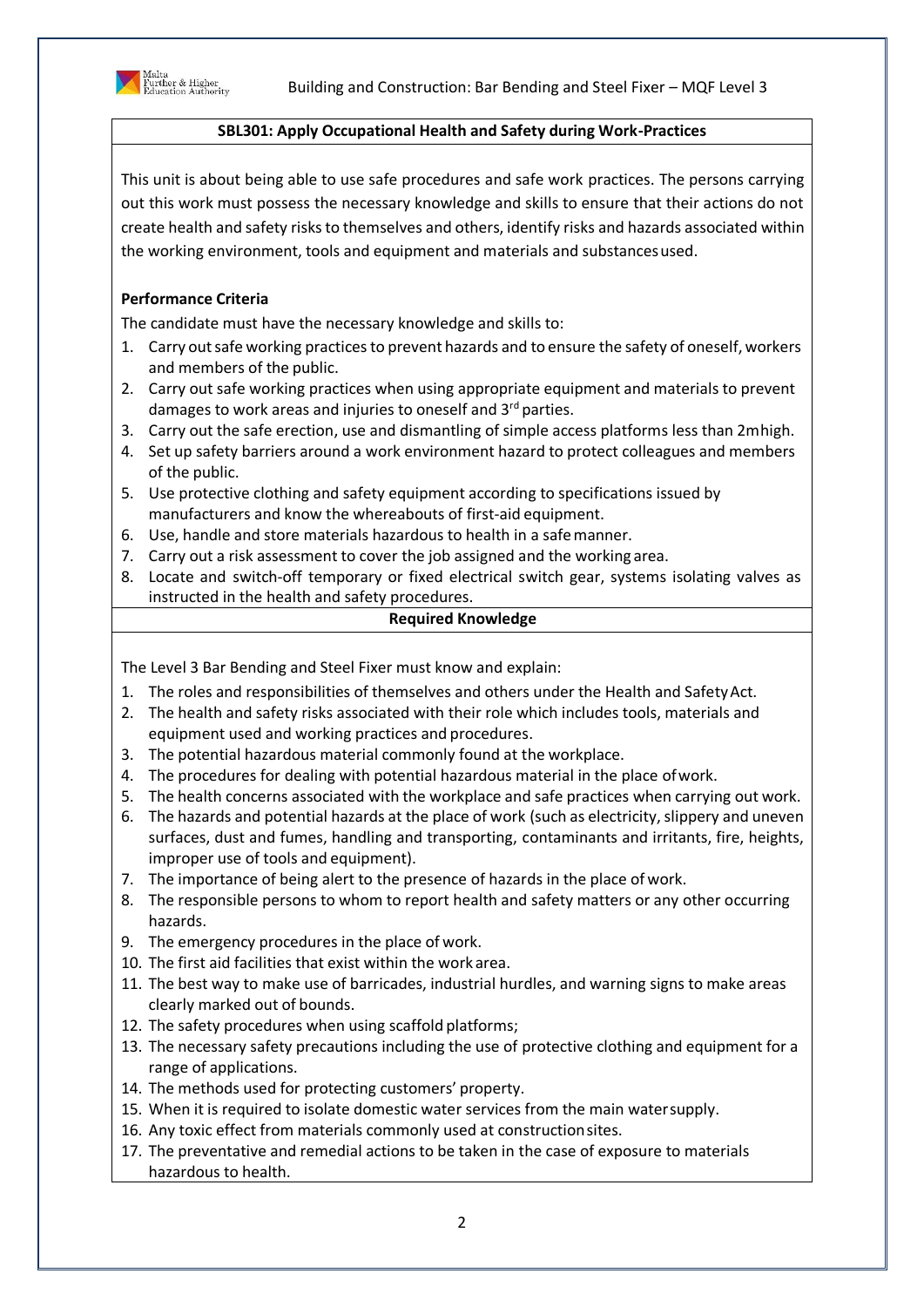

### **Required Skills**

- 1. Identify which health and safety procedures are relevant to the working environment.
- 2. Seek expert assistance when help is needed.
- 3. Ensure compliance with duties and obligations as defined by the Occupational Health and Safety Act 2000 and recent amendments.
- 4. Follow workplace policies and employers' instructions for the safe use and maintenance of tools and equipment.
- 5. Control health and safety hazards within the job responsibility.
- 6. Report any hazards which may present risk to relevant persons.
- 7. Follow correct procedures in the event of injuries to themselves orothers.
- 8. Take remedial action where work methods are notin line with control measures noted and identified from risk assessment.
- 9. Adhere to work production and installation processes as agreed with the employer.
- 10. Apply the necessary skills to erect, use and dismantle access equipment less than 2m in height and use appropriately all other access equipment provided.
- 11. Read, interpret and install warning signs and sets up safety barriers, around working areas.
- 12. Equip oneself with the appropriate protective clothing and safety equipment for bar bending and steel fixing tasks.
- 13. Use and store materials hazardous to health in a safe manner.
- 14. Monitor the workplace and maintain good housekeeping whilst keeping it free from hazards.
- 15. Communicate complex information regarding unfamiliar and unpredictable situations to colleagues and supervisors.
- 16. Advocate appropriate health and safety procedures.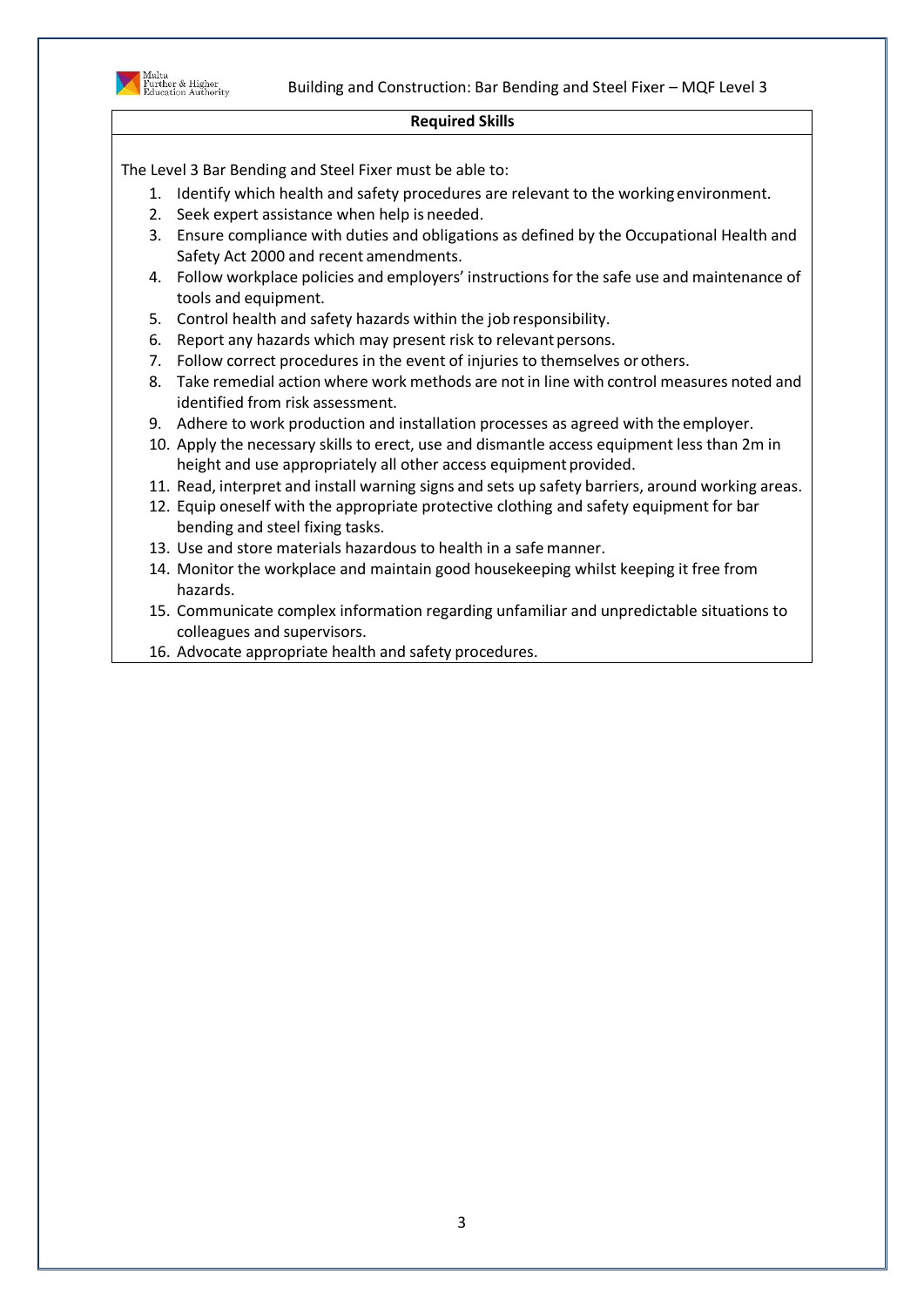

### **SBL302: Identify systems, equipment and components**

This unit is about identifying the different materials for specific applications based on their technical properties and to identify direct and indirect environmental impacts.

## **Performance Criteria**

The candidate must have the necessary knowledge and skills to:

- 1. Identify tools and machines required to execute bar bending and steel fixingtasks.
- 2. Follow the most appropriate work processes.
- 3. Ensure that appropriate work practices are followed by all steel fixing team.
- 4. Follow procedures to label and store raw and bended profiles and assembledmodules.

#### **Required Knowledge**

The Level 3 Bar Bending and Steel Fixer must know and explain:

- 1. The configuration of a range of ties.
- 2. The logic of the code structure used for labelling and storing material.
- 3. The standard codes of steel reinforcement (bars and mesh) used within the organisation.
- 4. The importance of keeping records.
- 5. The range of manual bar bending tools and bar bending machines within the organisation;
- 6. The common type of covers and spacers.
- 7. The safe disposal procedures of offcuts and the like.

### **Required Skills**

- 1. Distinguish between different ties and their appropriate application.
- 2. Neatly label material for storage according to company procedures.
- 3. Read and interpret codes of reinforcement bars, covers and tying material from approved organisation working manuals.
- 4. Identify formers to match bars and bending equipment.
- 5. Keep records of all work done and pass them on.
- 6. Dispose of offcuts etc safely and as per workplace procedures.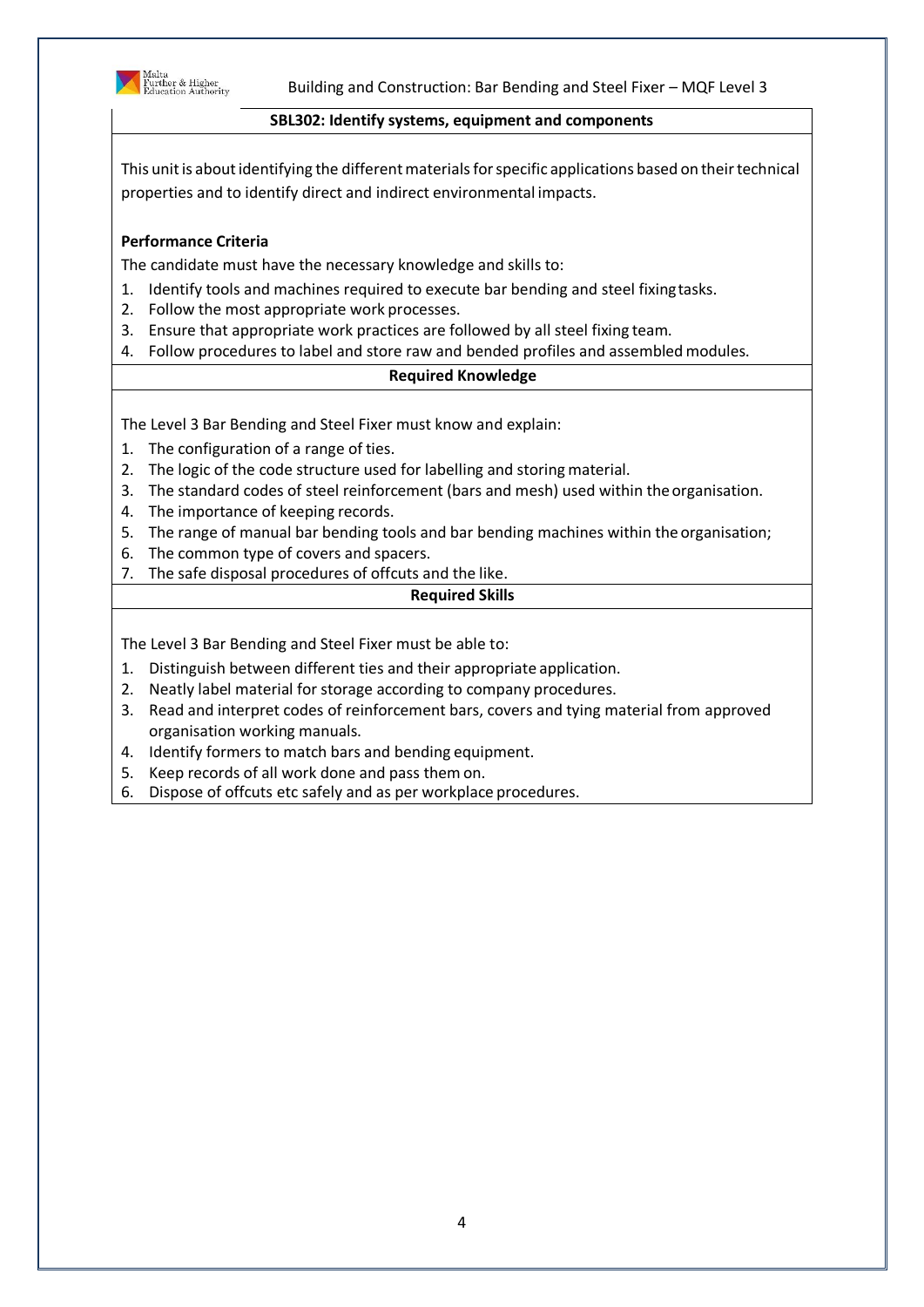

Building and Construction: Bar Bending and Steel Fixer – MQF Level 3

### **SBL303: Reading of drawings and calculations**

This unit is about understanding and applying dimensions from drawings and calculating quantities in the preparation, costing and estimation.

## **Performance Criteria**

The candidate must have the necessary knowledge and skills to:

- 1. Interpret steel reinforcement drawings and bending schedules.
- 2. Calculate the cut length (true length) of steel reinforcement (bars andmesh).
- 3. Check the position of bends and the overall cut length of steel reinforcement foraccuracy.

### **Required Knowledge**

The Level 3 Bar Bending and Steel Fixer must know and explain:

- 1. General building and civil engineering drawings.
- 2. The metric system and conversion from Meters to cm to mm.
- 3. Basic drawing scales.
- 4. Linear dimensions such as running dimensions and spaced dimensions.
- 5. Angular dimensions such as the 90/ 30/ 60/ and 45 degrees.
- 6. grid marking techniques.
- 7. The 3:4:5 rule for right angle triangles.
- 8. Familiar with the terms such as: links, crank, knuckle, offset, maximum, minimum.

#### **Required Skills**

- 1. Translate metric units from meters to centimetres and millimetres and from Kilograms to metric ton.
- 2. Measure and mark from workshop drawings using one-by-one measures and running dimensions method.
- 3. Demonstrate the use of the 3:4:5 right angle rule.
- 4. Use digital measuring instruments and interpret recorded readings for further computations.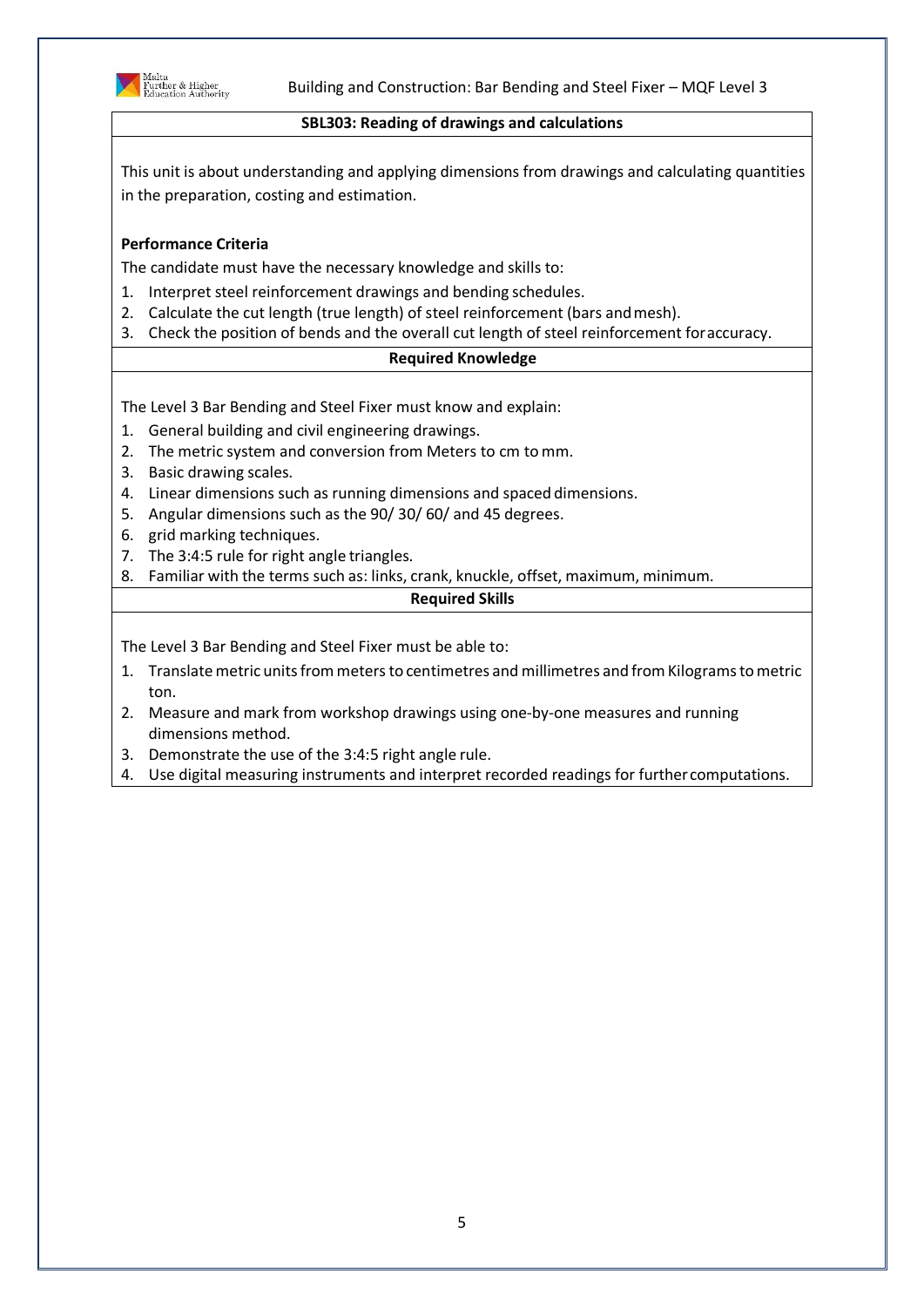

### **SBL304: Bar bending and steel fixing production**

This Unit is about using tools and equipment to fabricate and assemble and set out reinforcement bars.

# **Performance Criteria**

The candidate must have the necessary knowledge and skills to:

- 1. Read and interpret steel reinforcement drawings and bending schedules.
- 2. Identify the types and grades of steel reinforcement available.
- 3. Measure, cut, bend and set outwork.
- 4. Calculate from codes and standards the true length, the weights of bars and the weight involved in assembled modules.
- 5. Keep records of the quantity of materials used in day to day work.
- 6. Nest cutting schedules as to minimise scrap.
- 7. Operate and maintain hand and power tools and equipment.
- 8. Cut and bend reinforcement as per the requirements of the schedule within tolerance stipulated.
- 9. Organise bend bars by type and diameter for maximumtraceability.
- 10. Perform sound and appropriate ties on assembled modules and cast-in-situmesh.
- 11. Keep the spacing of bars uniform and according to specified tolerance, stagger laps and maintain the required cover.
- 12. Required overlapping necessary in accordance with specifications and drawings; Plan and execute the sequence of reinforcement placing.
- 13. Fabricate mesh and modular cages including additional bars for handling and liftingsafely.
- 14. Prepare steel bars and use mechanical connection systems for the extension ofbars.
- 15. Assist in the protection of steel from corrosion.

## **Required Knowledge**

The Level 3 Bar Bending and Steel Fixer must know and explain:

- 1. Steel fixing schedules including annotated codes and associated calculations.
- 2. The routine maintenance requirements for all the tools and equipment.
- 3. The methods of calculating weights of cut bars of interim cut of bars and total weight of assemble cage as a module.
- 4. The range of steel reinforcement drawings.
- 5. Regular and common terms used in the construction industry.
- 6. Criteria for selection of formers and rollers for different diameters ofsteel.
- 7. Methods and techniques to extend bars
- 8. The required overlapping in accordance with specifications and drawings.

## **Required Skills**

- 1. Read and interpret drawings and schedules to set out fixing steelreinforcement.
- 2. Calculate using codes, the true length of bar to make a given shape of bend.
- 3. Mark and bend bars to meet specifications on different types of bending machines, including hooks links and hop bars.
- 4. Organize stores and production facilities including batches production to ensure correct utilization of bars and accessories.
- 5. Plan the sequence of reinforcement and carry out assembly of bars appropriately.
- 6. Draw and cut templates to assist in cutting, bending and assembly of complexstructures.